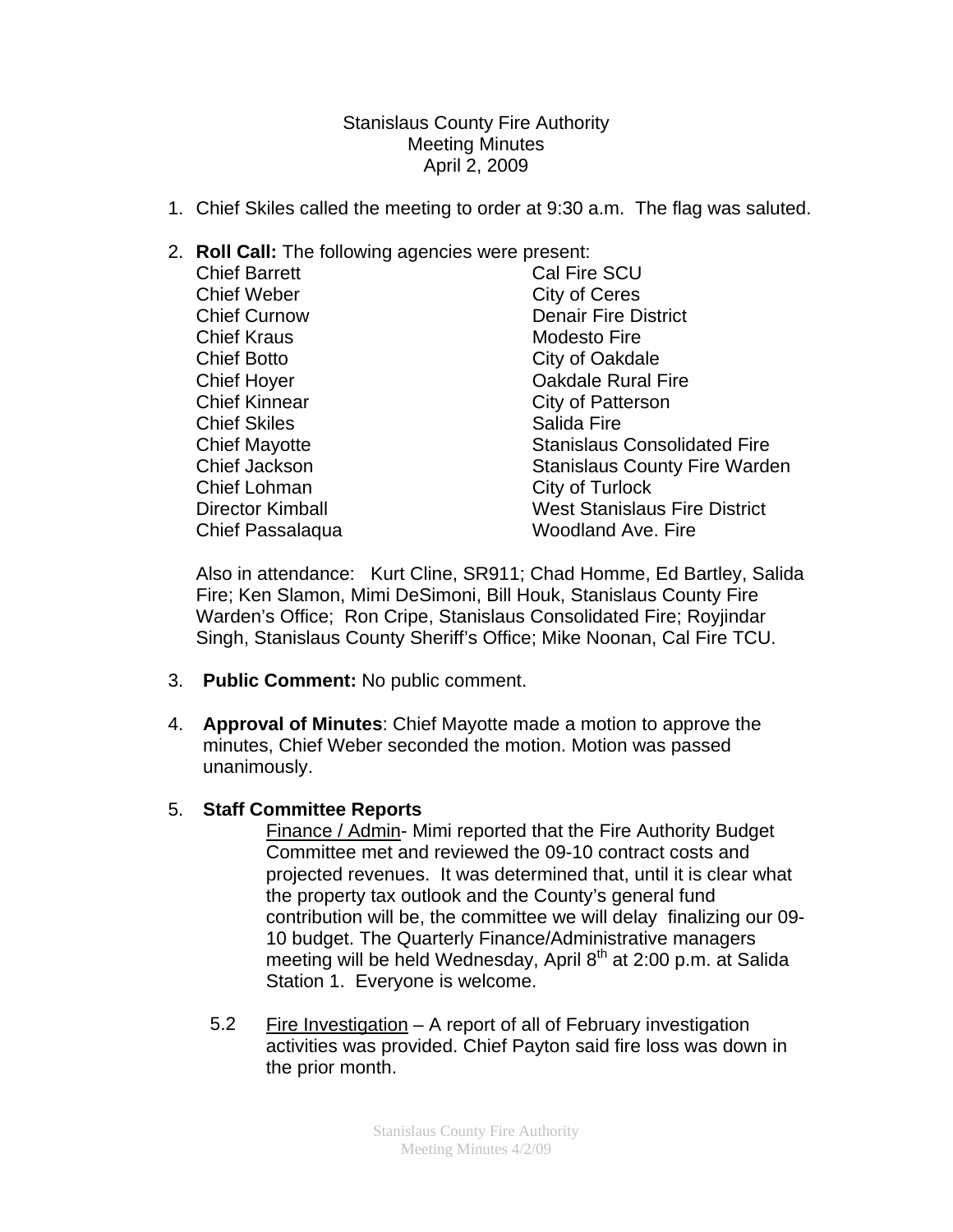- 5.3 Fire Prevention- An updated report of the February fire prevention activities was distributed. The next Fire Prevention monthly meeting will be held at RFTC at 1400 hrs and at and 1800 hrs on April 16th. A topic of discussion will be fire code adoption. Chief Skiles strongly encouraged everyone to have a representative attend these meetings in advance of the new code.
- 5.4 Fire Communications- Kurt Kline of SR911 provided a presentation on the infrastructure build-out of the emergency communications systems being done in Stanislaus County. A grant funded study was done on the communications system, and a phased approach to the build-out was recommended. A handout was provided detailing the plan. Chief Skiles spoke about the communications grant, with regards to the number of portables that they will be allowed to purchase. Salida will be going back to Homeland Security to request a modification due to the large number of portable radios requested.
- 5.5 Fire Training- Captain Bartley handed out and discussed the April Fire Training Report including a list of classes currently being offered. There is a Haz-Mat FRO class coming up, as well as several other training opportunities. Wildland 2009 was discussed later in the agenda.
- 5.6 Special Operations-Water rescue policy will be discussed as an Agenda item. The work group is beginning work on the Confined Space Policy; he expects that it will be handled in the same format as the Water Rescue Policy.

## **6. Agenda Items**

- 6.1 Operational Area Coordinator- Chief Jackson spoke about the importance of updating CFRIS annually. The FireScope OPS Bulletin 31 provides instructions on how to update CFRIS. He is willing to come out to help Chiefs with the annual update. Chief Skiles asked about the dispatch matrix being updated. After the Chiefs update the 100-200 letters and CFRIS, then the dispatch matrix can be updated. This information is needed to accurately status the resources in ROSS.
- 6.2 Wild Land 09- The incident management team for Wild Land '09 provided a briefing on the upcoming XST requalification and exercise. The Incident Commander, Chief Skiles provided an over view of the event. Plans Section Chief Ray Jackson, Operations Section Chief Ed Bartley, Logistics Section Chief Mimi DeSimoni, PIO, Raj Singh all gave reports on what is planned for the two day event. An invitation to all District Board members, council